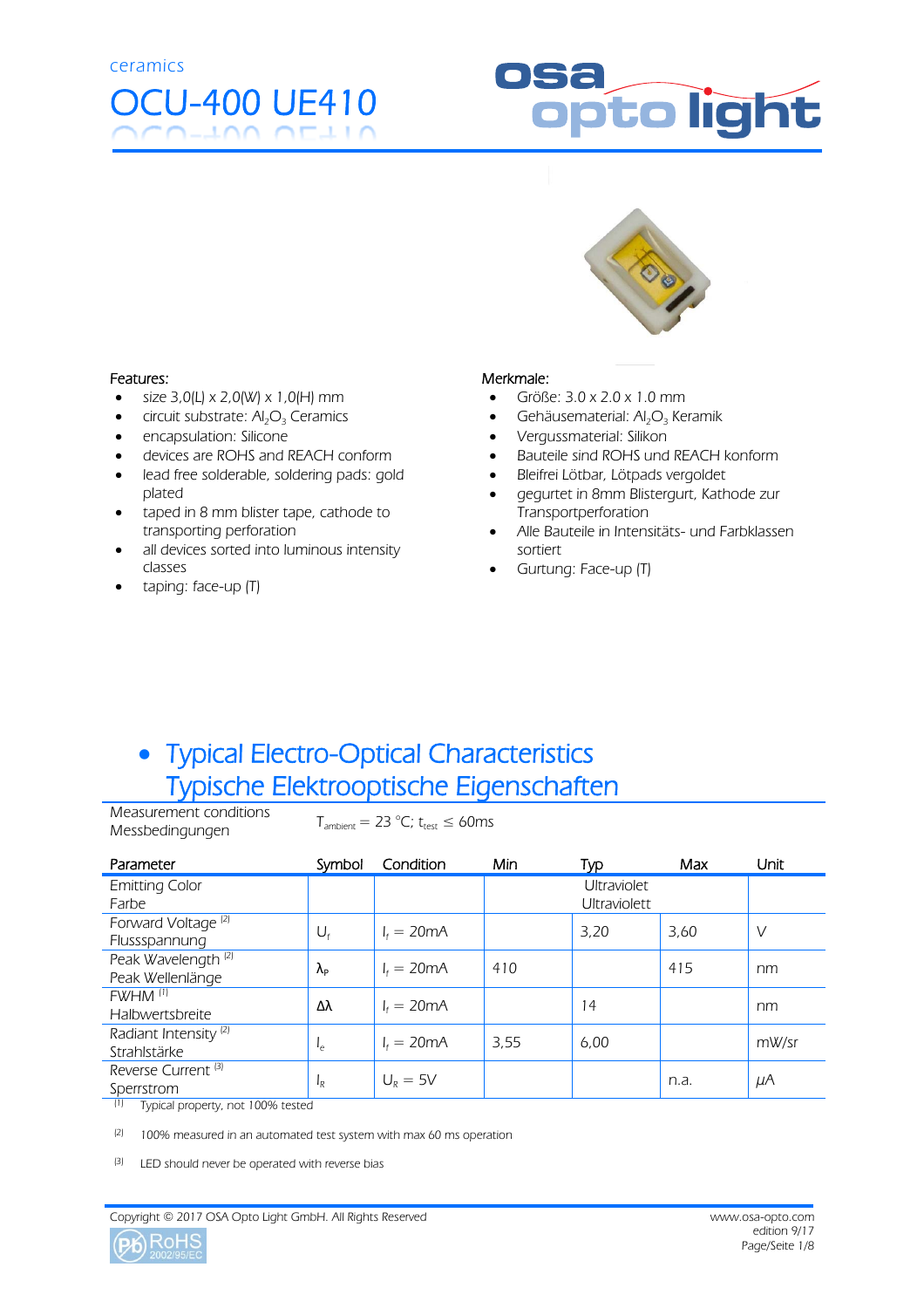

#### • Maximum Ratings **Grenzwerte**

| Parameter                                                  | Symbol                     | Min   | Max   | Unit         |
|------------------------------------------------------------|----------------------------|-------|-------|--------------|
| <b>Forward Current</b>                                     |                            |       | 30    | mA           |
| Flussstrom                                                 | $I_{f, max}$               |       |       |              |
| Forward Current, pulsed                                    |                            |       | 50    | mA           |
| $t_0 \le 100 \mu s$ , $\tau = 1:10$<br>Flussstrom, gepulst | $I_{f, pulse}$             |       |       |              |
| Reverse Voltage <sup>(2)</sup>                             |                            |       |       | $\vee$       |
| Sperrspannung                                              | $U_{R}$                    |       | n.a.  |              |
| Thermal Resistance                                         |                            |       | 60    | K/W          |
| Wärmewiderstand                                            | $R_{thJA}$                 |       |       |              |
| Operating Temperature                                      |                            | $-40$ | $+85$ | $^{\circ}C$  |
| Betriebstemperatur                                         | $\mathsf{I}_{\mathsf{OD}}$ |       |       |              |
| Storage Temperature                                        |                            | $-40$ | $+85$ | $^{\circ}$ C |
| Lagertemperatur                                            | $T_{\rm St}$               |       |       |              |

Electrostatic discharge classification (MIL-STD-883) Elektrostatic discriarge classification (MIL-31D-883)<br>Elektrostatische Empfindlichkeit

 $1.0$ 

# Outline Drawing Zeichnung





Unit: mm Tolerance: ±0,1 Back side Marking at anode Markierung an der Anode

#### Recommended Soldering Pad Empfohlenes Lötpad



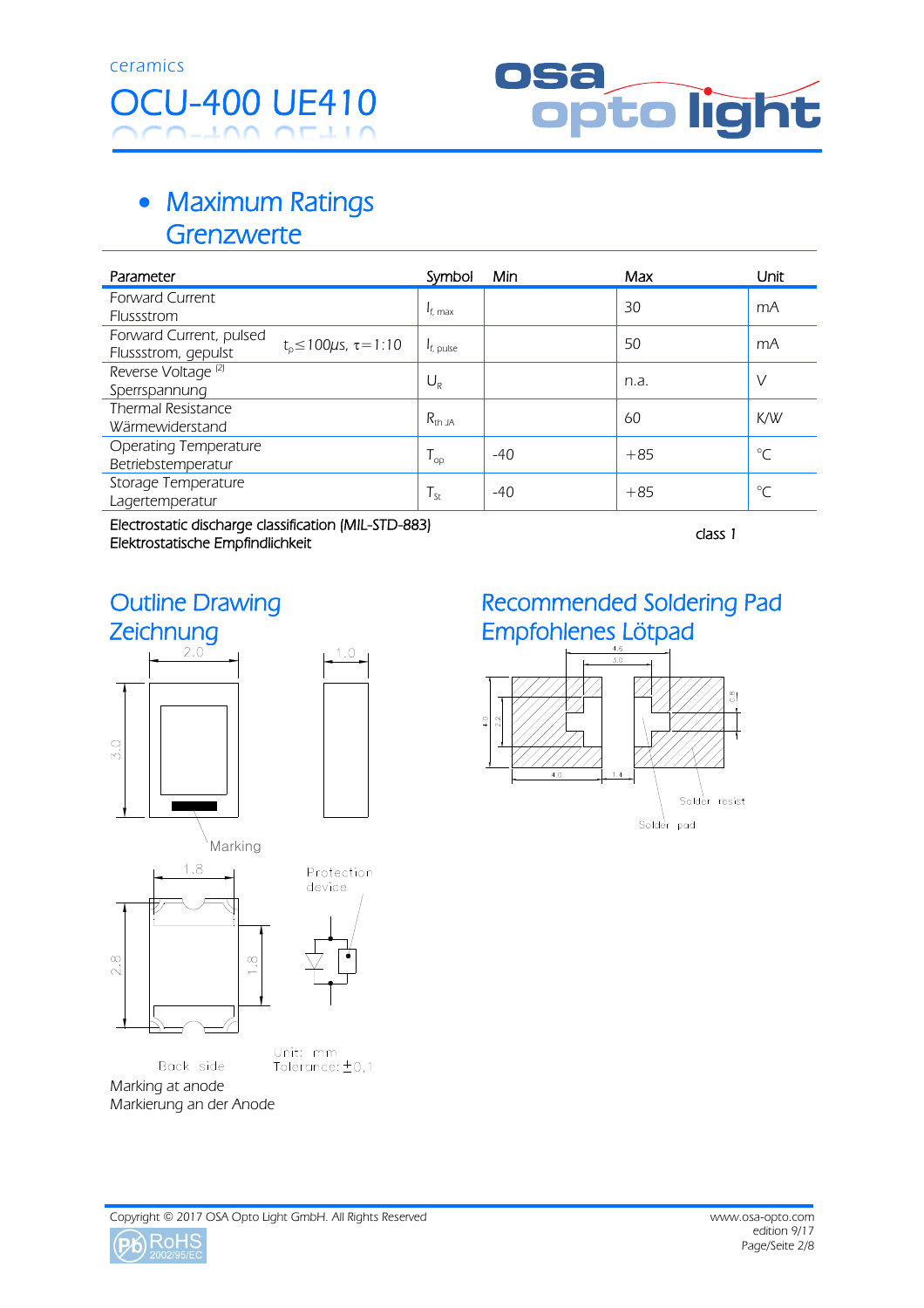



#### Typical Performance Diagram Typische Kennlinien



Forward Current vs. Forward Voltage Flussstrom über Flussspannung



Max. Forward Current vs. Ambient Temperature Max. Flussstrom über Umgebungstemperatur



Spectrum Spektrum



 Intensity vs. Forward Current Strahlstärke über Flussstrom



 Forward Current vs. Shift Peak Wavelength Flussstrom gegen Verschiebung der Wellenlänge



 View Angle Abstrahlung

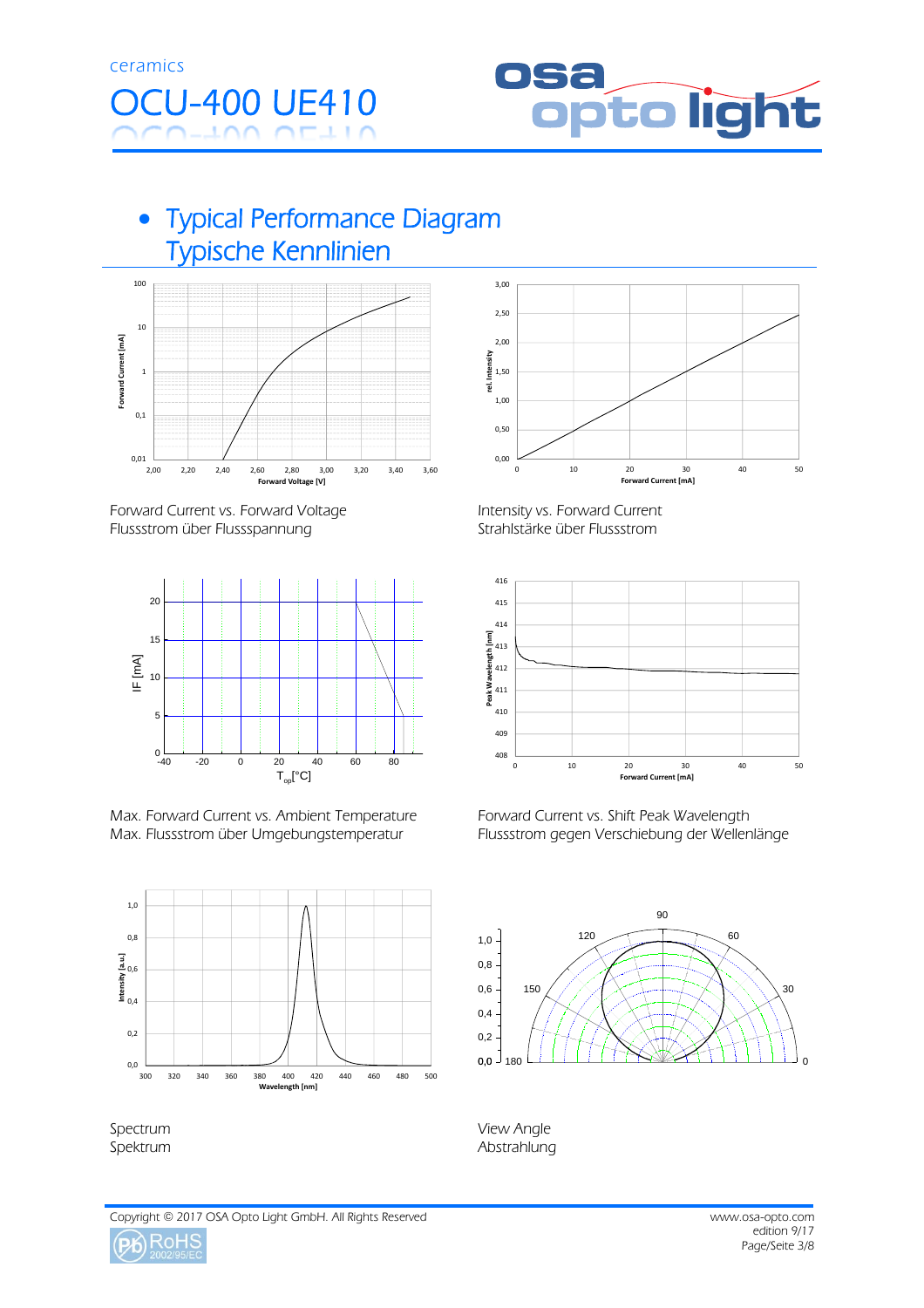



### • Soldering Conditions **Lötprofile**



Manual Soldering: Manuelles Löten:

max power of iron 25W / 300°C for 3s Max. Leistung des Lötkolben 25W / 300°C für 3s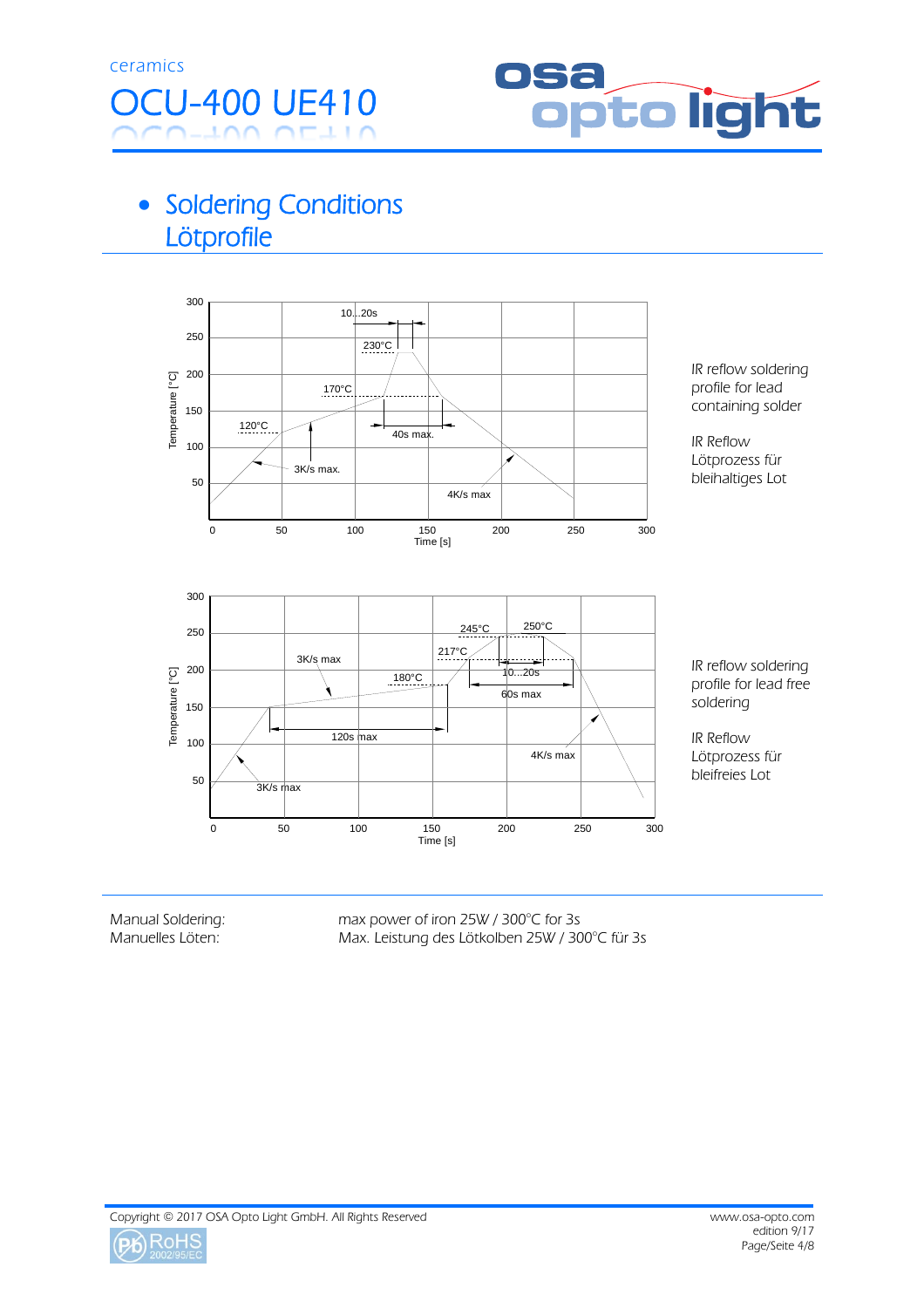



## • Ordering Code For Parts Kodierung der Bestellnummer

| Series<br>Serie |                | Color<br>Farbe |                | Verguss     | Encapsulation          |        | Packaging<br>Verpackung |  |
|-----------------|----------------|----------------|----------------|-------------|------------------------|--------|-------------------------|--|
| <b>OCU-400</b>  | $\blacksquare$ | ???????        | $\overline{a}$ | ာ<br>V<br>X | ٠<br>- uncolored clear | ?<br>T | - taped up              |  |

Type definition, e.g. OCU-400 UE410 –X-T Typenbezeichnung z.B.

#### Tape And Reel Packing Gurt und Spule

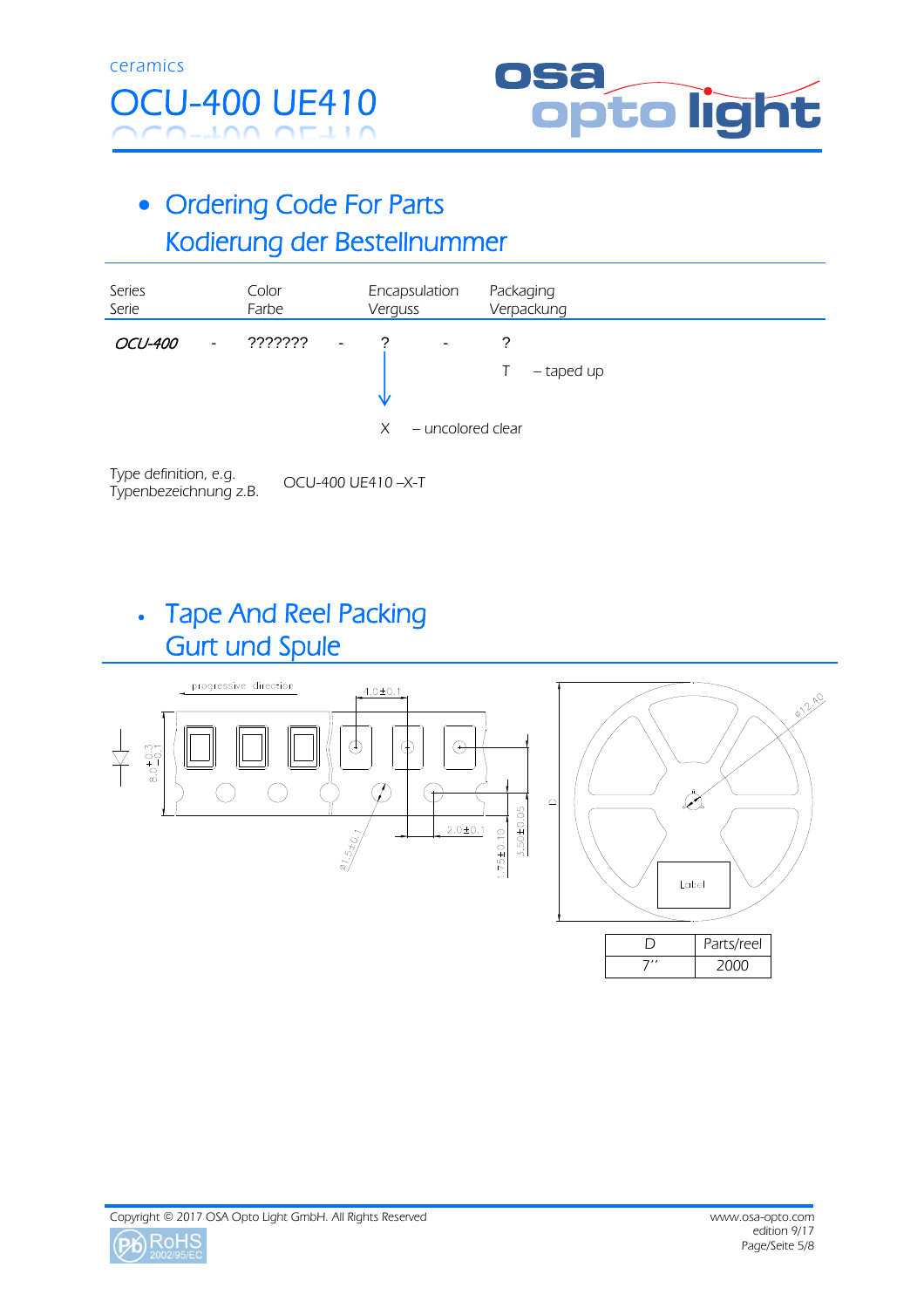# OCU-400 UE410



| Packing                              | The reel is sealed in special plastic bag with integrate ESD protection including a silica<br>dry-pack.<br>Shelf life for sealed bag 12 month on max. 30°C and 60% Rh.<br>Floor life 12 month for Europe or 6 month for all other countries on max. 30°C and<br>60% Rh in a dust free environment.<br>Other bags (i.e. MBB, HIC, Vacuum pack, etc.) on request.                                        |                                             |  |  |  |  |
|--------------------------------------|--------------------------------------------------------------------------------------------------------------------------------------------------------------------------------------------------------------------------------------------------------------------------------------------------------------------------------------------------------------------------------------------------------|---------------------------------------------|--|--|--|--|
| Verpackung<br>Label<br>Etikett       | Die Rolle wird zusammen mit einem Trockenmittelbeutel in einem Highshield-<br>Antistatic-Beutel verschweißt.<br>Lagerzeit für den verschweißten Beutel beträgt 12 Monate bei max. 30°C und 60% Rh.<br>Lagerzeit bei geöffnetem Beutel 12 Monate in Europa oder 6 Monate für alle anderen<br>Länder bei max. 30°C und 60% Rh in einer staubfreien Umgebung.<br>Andere Verpackungen auf Anfrage möglich. |                                             |  |  |  |  |
|                                      |                                                                                                                                                                                                                                                                                                                                                                                                        |                                             |  |  |  |  |
| Order No.<br>Bestellnr.              | <b>XXXXXXXXXX</b>                                                                                                                                                                                                                                                                                                                                                                                      | Customer order No.<br>Kundenspezifische Nr. |  |  |  |  |
| Type<br>Typ                          | 777-777 777-7-7                                                                                                                                                                                                                                                                                                                                                                                        |                                             |  |  |  |  |
| Intensity group<br>Intensitätsgruppe | 77<br>Color Class: CC                                                                                                                                                                                                                                                                                                                                                                                  | Color Class optional<br>Farbklasse optional |  |  |  |  |
| Charge No.<br>Chargennr.             | 1122-AAAAAA                                                                                                                                                                                                                                                                                                                                                                                            |                                             |  |  |  |  |

## • LED Radiant Intensity Groups And Subgroups [mW/sr] Strahlstärkeklassen und Unterklassen

(general information – not this device specific; Allgemeine Informationen – nicht bauteilspezifisch)

| Н: | $2.80 - 4.50$ | $H1$ : | $2.80 - 3.55$  |  |
|----|---------------|--------|----------------|--|
|    |               | H2:    | $3.55 - 4.50$  |  |
| J: | $4.50 - 7.10$ | $J1$ : | $4.50 - 5.60$  |  |
|    |               | J2:    | $5.60 - 7.10$  |  |
| К: | 7.10 - 11.20  | K1:    | 7.10 - 9.00    |  |
|    |               | K2:    | $9.00 - 11.20$ |  |

Measured according to CIE 127. All SMD-LEDs are 100% measured and selected on full automated equipment with an accuracy of  $\pm$  11 %.

Special service: Brightness selection in sub selections possible.

Color selection in 3 sub selections possible (each subgroup per reel).

Gemessen nach CIE127. Alle SMD-LEDs sind 100% gemessen und auf automatischen Anlagen mit einer Toleranz von  $\pm$ 11% selektiert.

Spezieller Service: Selektion der Helligkeit in Unterklassen auf Anfrage möglich. Farbselektion in drei Unterklassen möglich (je eine Unterklasse pro Spule)

Copyright © 2017 OSA Opto Light GmbH. All Rights Reserved www.osa-opto.com

$$
\text{\textcircled{\textsf{Pb}}} \underset{\text{2002/95/EC}}{\text{RoHS}}
$$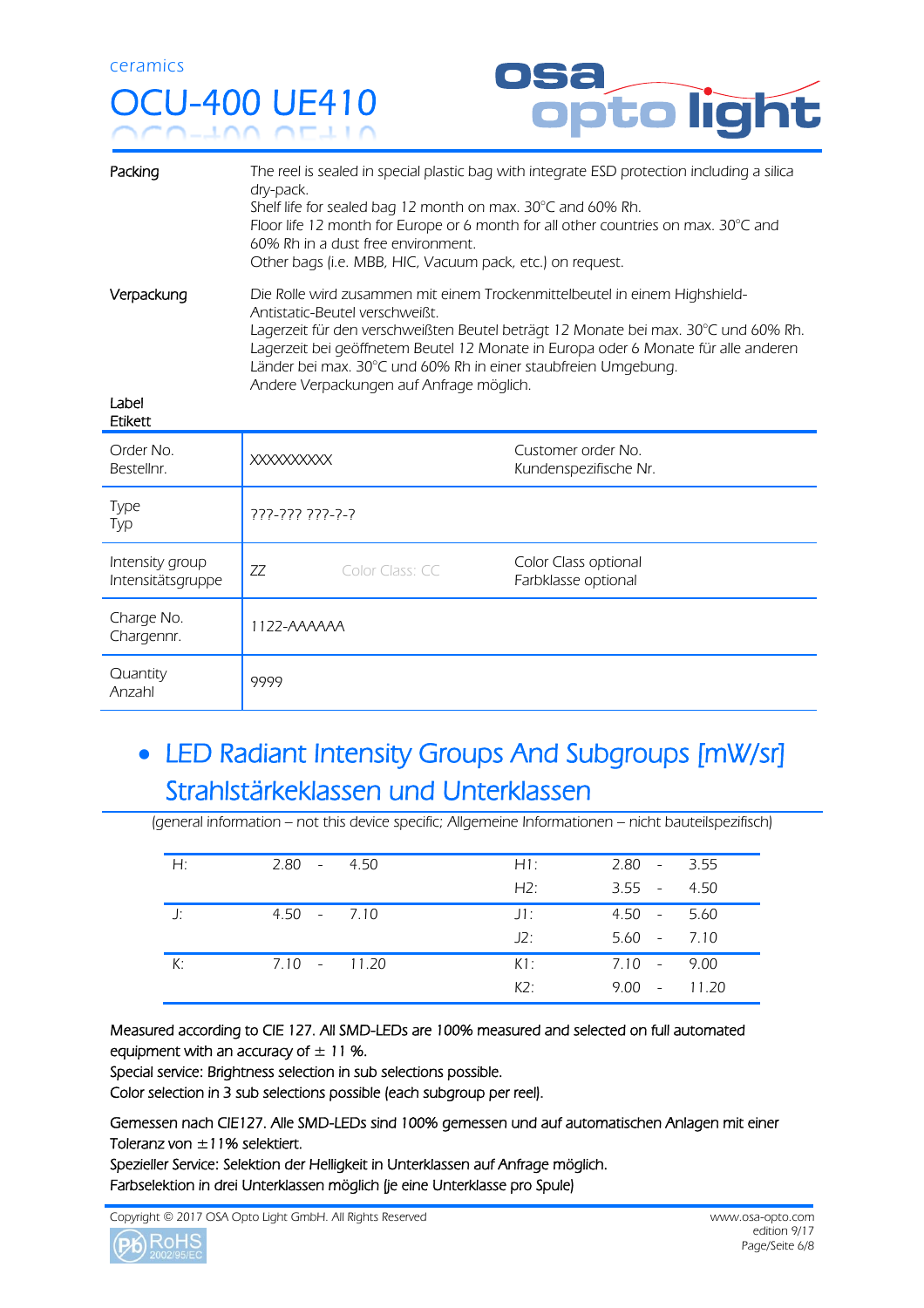

# Warnings and Handling Instructions Sicherheitshinweise

- UV LEDs emit intense but mainly invisible ultraviolet radiation when in operation, which may be harmful to eyes, even for brief periods.
- \* DO NOT LOOK DIRECTLY INTO THE UV LED DURING OPERATION \*
- \* BE SURE THAT YOU AND ALL PERSONS IN THE VICINITY WEAR SAFETY GOGGLES THAT PROVIDE SUITABLE UV PROTECTION WHEN A UV LED IS OPERATING \*
- \* KEEP CHILDREN AWAY FROM THE OPERATING VICINITY \*
- \* KEEP UV LEDs OUT OF THE REACH OF CHILDREN \*
- If you incorporate a UV LED into a product, be sure to provide appropriate cautionary labels and instructions.
- Please follow all standard procedures for storing, handling, cleaning, mounting, soldering, disposal, or otherwise handling LED dies or packaged LEDs, including static electricity protection.
- The user has the responsibility to inform, train and instruct customers and co-workers
- UV-LEDs are ESD sensitive (Class1). The handling and usage have to consider this device property
- UV-LEDs emittieren im Betrieb intensive, aber unsichtbare Strahlung, welche auch bei kurzer Bestrahlung für die Augen gefährlich sein kann.
- \*IM BETRIEB NICH DIREKT IN DIE UV-LED SEHEN\*
- \* DAS BEDIENPERSONAL UND ALLE PERSONEN IM ARBEITSBEREICH MÜSSEN GEEIGNETE SCHUTZBRILLEN TRAGEN; WENNDIE UV-LED IN BETRIEB IST\*
- \*KINDER VOM ARBEITSBEREICH FERN HALTEN\*
- \*UV-LEDS AUSERHALB DER REICHWEITE VON KINDERN AUFBEWAHREN\*
- Wenn UV-LEDs in ein Gerät eingebaut werden, dann sind die notwendigen Sicherheitshinweise und Warmzeichen anzubringen.
- UV-LEDs sind ESD-empfindlich (Klasse 1). Die Handhabung und Nutzung ist dieser Bauteileigenschaft anzupassen.